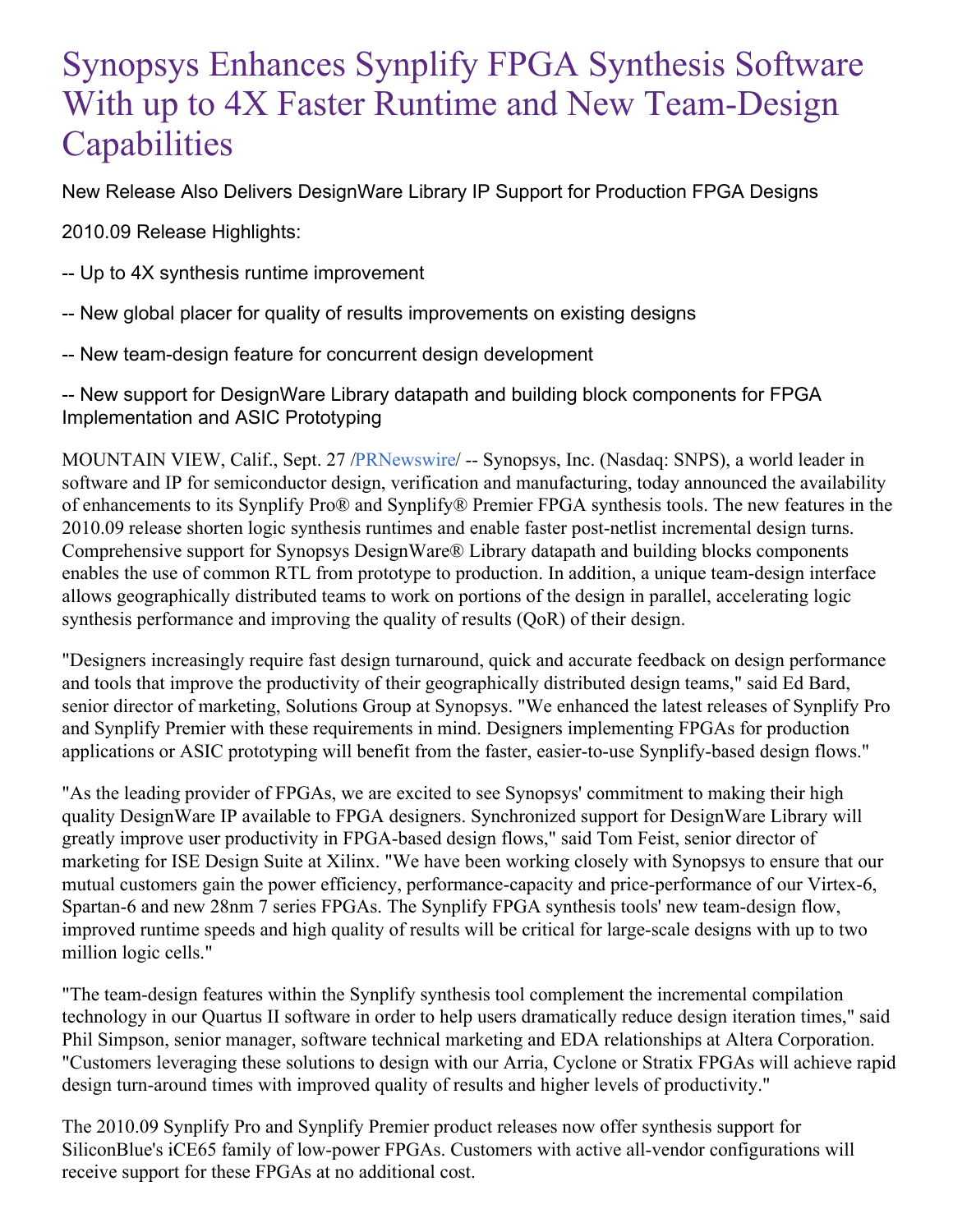"The adoption rate of our mobileFPGA devices is very strong, especially when you consider that many of our designers have never used FPGAs," said Kapil Shankar, CEO at SiliconBlue Technologies. "The Synopsys Synplify FPGA synthesis solution will further accelerate this rate by enabling these users to achieve very high quality of results with low area utilization quickly and easily, getting their mobile handsets to market as fast as possible."

### **Up to 4X Synthesis Runtime Improvement**

Synplify Premier's FAST logic synthesis mode now offers up to a 4X speed improvement over traditional logic synthesis when using a single processor. The new compile- point technology enables additional speed improvements with automatic parallel timing-driven synthesis execution on different portions of a design to take advantage of computers with multiple processor cores.

## **Physical Synthesis with New Global Placer for Incremental Quality of Results Improvements**

A new physical synthesis flow within Synplify Premier employs Synopsys' global placer technology to apply performance improvements to an existing placed and routed design. Physical constraints are automatically determined from prior place and route runs. This makes the flow easy to use for logic synthesis users by freeing them from the need to perform complex physical constraint setup.

#### **Team-Design Interface and Bottom-Up Flows allow Parallel Development**

Both the Synplify Premier and Synplify Pro tools incorporate new team-design features for hierarchical project management and concurrent development. Design blocks, or previously verified design IP, can be created and shared internally. Floorplanning is not required, making this flow easy to use. Teams can now manage and review their design implementation results and synthesis settings for each block hierarchically. Design team members can take a snapshot of a block and transfer the design files to the team leader for overall integration into the design. Design blocks can be integrated at both the RTL or EDIF levels, saving time, locking in performance and ensuring predictable results.

#### **Comprehensive DesignWare Library Support for FPGA-based Prototyping**

Synplify Premier now supports the full suite of datapath and building block components within DesignWare Library. Synplify Premier users can now synthesize ASIC RTL that instantiates any of the DesignWare Library's components to create FPGA-based prototypes of their ASIC design and achieve performanceoptimized results. ASIC and FPGA component support are now synchronized to help ensure the same DesignWare Library component used in the prototype is also used in the ASIC.

#### **Availability**

The 2010.09 release of the Synplify Pro and Synplify Premier products is available now and can be obtained directly from Synopsys through SolvNet by existing customers under maintenance. The Synplify FPGA synthesis products are supported on Windows and Linux, 32 and 64-bit platforms.

#### **About Synopsys**

Synopsys, Inc. (Nasdaq: SNPS) is a world leader in electronic design automation (EDA), supplying the global electronics market with the software, intellectual property (IP) and services used in semiconductor design, verification and manufacturing. Synopsys' comprehensive, integrated portfolio of implementation, verification, IP, manufacturing and field-programmable gate array (FPGA) solutions helps address the key challenges designers and manufacturers face today, such as power and yield management, system-to-silicon verification and time-to-results. These technology-leading solutions help give Synopsys customers a